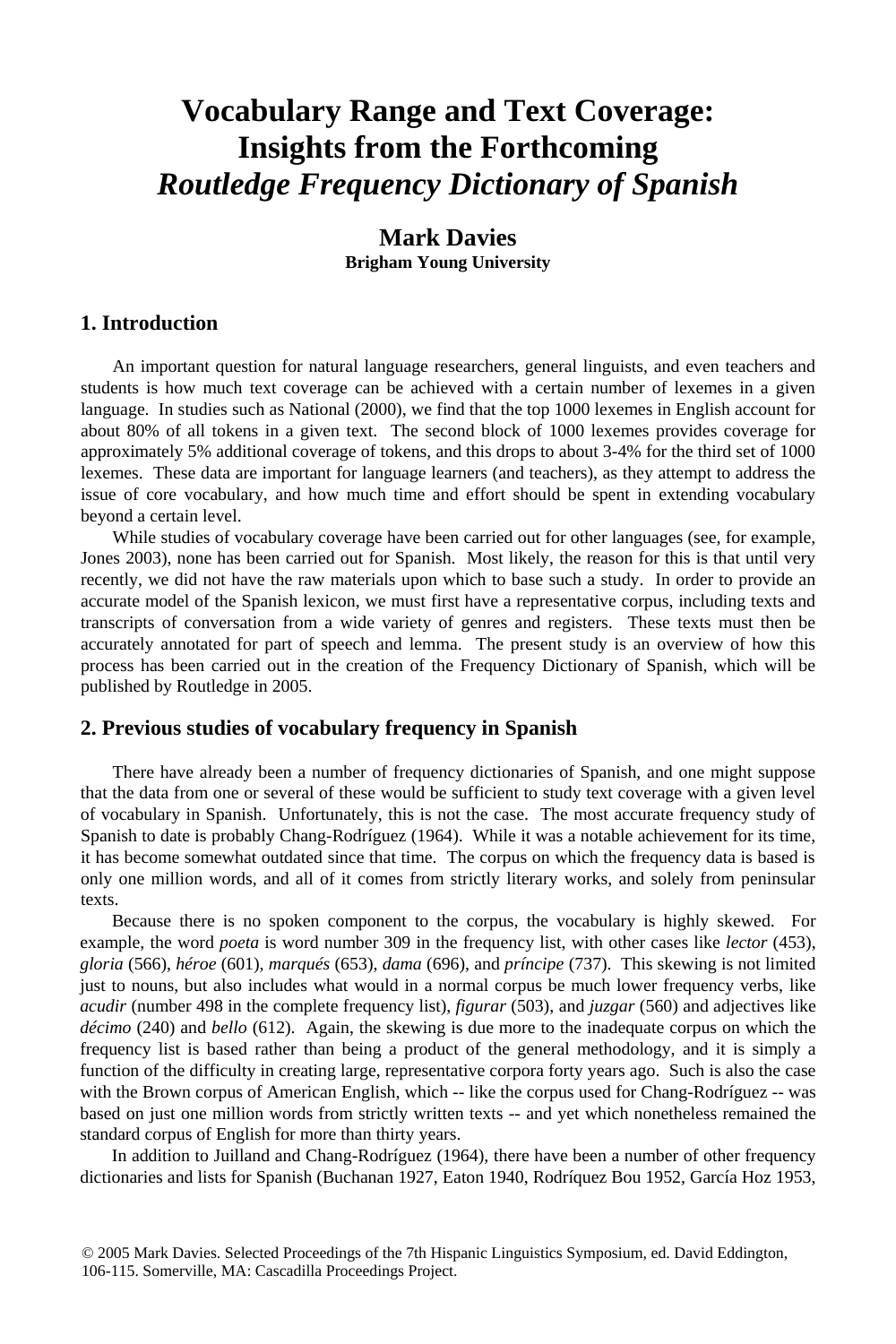Alameda and Cuetos 1995, Sebastián, Carreiras, and Cuetos 2000), but all of these suffer from significant limitations as well. Most importantly, all of the frequency dictionaries are based exclusively on written Spanish, and contain no data from the spoken register. This leads to the type of unrepresentative vocabulary shown above. In addition, five of the dictionaries (Buchanan 1927, Eaton 1940, Rodríquez Bou 1952, García Hoz 1953, Juilland and Chang-Rodríquez 1964) are now quite outdated and are based on texts from the 1950s or earlier. In addition to being based strictly on written Spanish, the two dictionaries that have been produced in the last ten years both suffer from other important limitations. Alameda and Cuetos (1995) only lists exact forms – rather than lemma – and very few of the written texts on which it is based are from outside of Spain. Finally, Sebastián, Carreiras, and Cuetos (2000) exists only in electronic form and is extremely hard to acquire, since it can only be purchased (at least at the present time) directly from the University of Barcelona.

#### **3. Corpus and methodology**

The goal, then, has been to create a representative corpus of Spanish, annotate it for part of speech and lemma, and then use this data to examine lexical coverage with varying levels of lexemes (top 1000 words, top 2000 words, etc). The corpus used for this study is fairly similar to the sub-corpus from the 1900s that is found in the 100 million word NEH-funded Corpus del Español that I completed in 2002 (see Davies 2002; also http://www.corpusdelespanol.org).

The Corpus del Español is highly annotated, and thus allows a wider range of searches than almost any other large corpus in existence. For example, users can search by part of speech and lemma (1-2), wildcards (3), synonyms (4), and customized lists (5). In addition, all queries are very fast. Due to the unique database architecture that I have created, even the most complex queries take only 3-4 seconds to search the entire 100 million words.

|                | *.pn_obj querer.* $\cdot v$ _inf  | lo quiero hacer, me quería hablar            |
|----------------|-----------------------------------|----------------------------------------------|
| $\overline{2}$ | *.n suave.*                       | voz suave, viento suave, inviernos suaves    |
| $\overline{3}$ | $s$ _fr_r <sup>*</sup>            | sufrir, sofre, sufrirán                      |
|                | $tan * como$                      | tan bueno / bien / grande como               |
| $\vert 4$      | !diffcil.* de $*$ . $v$ inf       | difícil de hacer, imposible de evitar        |
|                | [se] poner.* el/la [lópez:ropa].* | [se] puso la chaqueta, [se] pone el sombrero |

Table 1. Types of searches in the Corpus del Español

In 2002 Doug Biber of Northern Arizona University and I received a two year grant from the National Science Foundation to use the Corpus del Español as part of a "multidimensional analysis" of Spanish (see Biber and Davies 2002). As part of this project, we have modified the corpus somewhat, to make sure that all of the texts are from the 1970s or later, and that there is nearly equal distribution of texts from spoken Spanish, written/fiction, and written/non-fiction. The following table provides an overview of the genres and registers in the 20 million word corpus. Note that the size refers to millions of words, and the superscript numbers refer to the sources following the table.

|                       | # words | Spain                                                               | # words | Latin America                                                        |
|-----------------------|---------|---------------------------------------------------------------------|---------|----------------------------------------------------------------------|
| Spoken                | 1.00    | España Oral <sup>1</sup>                                            | 2.00    | Habla Culta (ten countries)                                          |
|                       | 0.35    | Habla Culta (Madrid, Sevilla)                                       |         |                                                                      |
| 3.35                  | 1.35    |                                                                     | 2.00    |                                                                      |
| Transcripts/<br>Plays | 1.00    | Transcripts/Interviews<br>(congresses, press conferences,<br>other) | 1.00    | Transcripts/Interviews<br>(congresses, press)<br>conferences, other) |
|                       | 0.27    | Interviews in the newspaper<br>ABC                                  |         |                                                                      |
|                       | 0.40    | Plays                                                               | 0.73    | Plays                                                                |

Table 2. Composition of 20 million word Modern Spanish corpus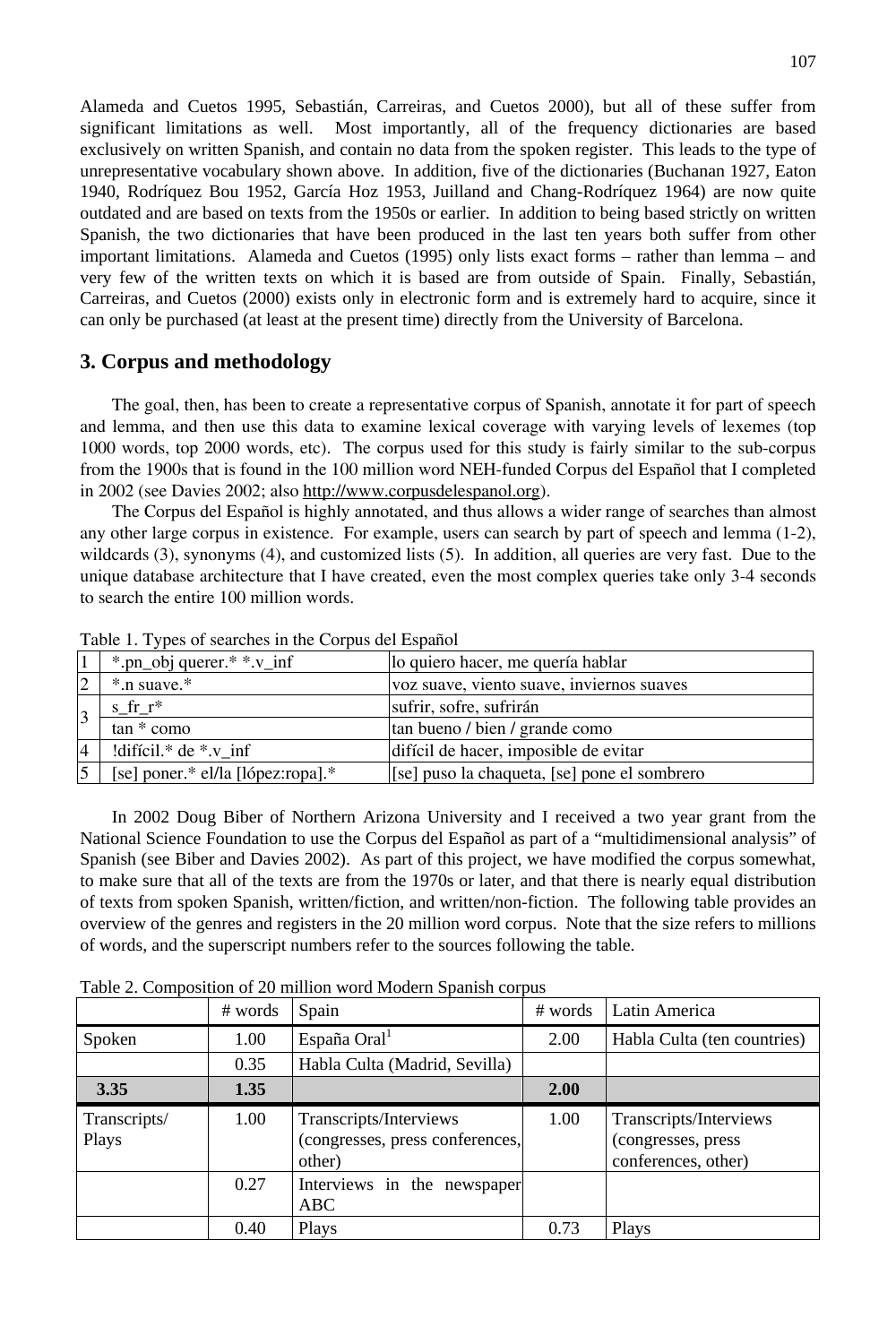| 3.40         | 1.67 |                                         | 1.73  |                                                                               |
|--------------|------|-----------------------------------------|-------|-------------------------------------------------------------------------------|
| Literature   | 0.06 | Novels $(BV^2)$                         | 1.60  | Novels $(BV^2)$                                                               |
|              | 0.00 | Short stories $(BV^2)$                  | 0.87  | Short stories $(BV^2)$                                                        |
|              | 0.19 | Three novels $(BYU^3)$                  | 1.11  | Twelve novels $(BYU^3)$                                                       |
|              | 2.17 | Mostly novels, from LEXESP <sup>4</sup> | 0.18  | Four novels from Argentina <sup>5</sup>                                       |
|              |      |                                         | 0.20  | Three novels from Chile <sup>6</sup>                                          |
| 6.38         | 2.42 |                                         | 3.96  |                                                                               |
| <b>Texts</b> | 1.05 | Newspaper ABC                           | 3.00  | Newspapers from six<br>different countries                                    |
|              | 0.15 | Essays in $LEXESP4$                     | 0.07  | Cartas ("letters") from<br>Argentina <sup>5</sup>                             |
|              | 2.00 | Encarta encyclopedia                    | 0.30  | Humanistic texts (e.g.<br>philosophy, history from<br>Argentina <sup>5)</sup> |
|              |      |                                         | 0.30  | Humanistic texts (e.g.<br>philosophy, history from<br>Chile <sup>6)</sup>     |
| 6.87         | 3.20 |                                         | 3.67  |                                                                               |
| <b>Total</b> | 8.64 |                                         | 11.36 |                                                                               |

Sources:

1. *Corpus oral de referencia…* (http://elvira.lllf.uam.es/docs\_es/corpus/corpus.html)

2. The *Biblioteca Virtual* (http://www.cervantesvirtual.com)

3. Fifteen recent novels, acquired in electronic form from the Humanities Research Center, Brigham Young University

4. *Léxico informatizado del español* (http://www.edicionsub.com/coleccion.asp ?coleccion=90)

5. From the C*orpus lingüístico de referencia de la lengua española en argentina* 

(http://www.lllf.uam.es/~fmarcos/informes/corpus/coarginl.html)

6. From the C*orpus lingüístico de referencia de la lengua española en chile* 

(http://www.lllf.uam.es/~fmarcos/informes/corpus/cochile.html)

Once the corpus was created, we then created a tagger to assign part of speech and lemma information to each form. At the most basic level, this is necessary to group together all forms of a verb or noun, since only the headword (e.g. *decir*) will appear in the frequency dictionary, containing the aggregate for all of the different verbal forms (*dice, dijeron, diremos*, etc). The problem, of course, comes with forms that belong to more than one lemma, such as *fue* (*ser*/*ir*), or *sienta* (*sentar, sentir*), or which belong to more than one part of speech, such as *trabajo* (*trabajar*/*el trabajo*), *como*  (*comer*/*como*), and *casa* (*casar*/*la casa*). In all of these cases, the tagger uses certain heuristic devices and algorithms to correctly disambiguate the forms, so that each word form in the corpus ends up being categorized into the correct lexeme. Obviously, this is a non-trivial task, and is based on general strategies of disambiguation that have been applied to many other languages (see, for example, Garside et al, 1997).

#### **4. Vocabulary coverage**

With the frequency data from the annotated corpus, we were then able to extract lists of the 6000 most frequent lexemes, which will form the basis of the Routledge Frequency Dictionary of Spanish. However, we can also use this same data to examine the issue of text coverage with differing levels of lexemes, which is the focus of this paper. In the following table -- which represents the main conclusions of this study -- we see the percent coverage of all tokens in three different registers (oral, fiction, and non-fiction) at three different levels of lexemes -- top 1000 words, top 2000 and top 3000.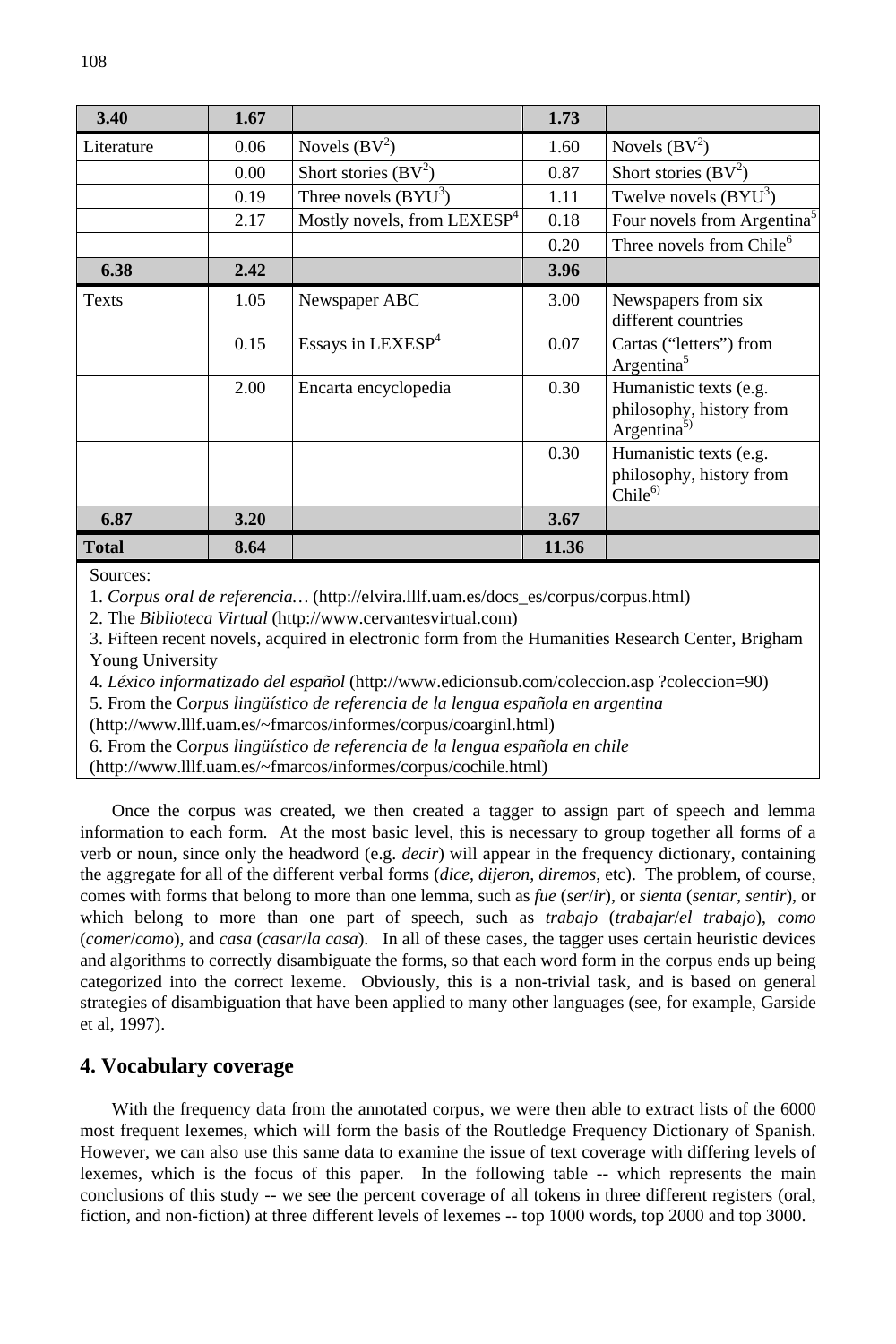Non-fiction Fiction **Property** Fiction **Property** Oral 1st thousand 15 1st thousand 15 1st thousand 15 1st thousand 16.0  $\frac{76.0}{27.8}$ 2nd thousand 2.0 8.0 6.5 4.9  $3rd$  thousand  $4.2$   $4.2$   $3.5$   $2.3$ FIRST 3000  $\vert$  88.2  $\vert$  89.6  $\vert$  94.0

Table 3. Percent coverage of tokens by groups of types/lemma

As the data indicate, a limited vocabulary of 1000 words would allow language learners to recognize between 75-80% of all lexemes in written Spanish, and about 88% of all lexemes in spoken Spanish (which is due to the higher repetition of basic words in the spoken register). Subsequent extensions of the base vocabulary have increasingly marginal importance. By doubling the vocabulary list to 2000 words, we account for only about 5-8% more words in a given text, and the third thousand words in the list increases this only about 2-4% more. There clearly is a law of "diminishing returns" in terms of vocabulary learning.

The following table indicates how the data from Spanish compares to that of Nation (2000) for English and Jones (2003) for German.

|              |      | Non-fiction |      | Fiction |      |      | Oral |      |      |
|--------------|------|-------------|------|---------|------|------|------|------|------|
|              | Span | Eng         | Ger  | Span    | Eng  | Ger  | Span | Eng  | Ger  |
| 1st thousand | 76.0 | 74.5        | 64.7 | 79.6    | 82.3 | 72.0 | 87.8 | 84.3 | 82.6 |
| 2nd thousand | 8.0  | 4.7         | 7.2  | 6.5     | 5.1  | 5.4  | 4.9  | 6.0  | 4.4  |
| FIRST 2000   | 84.0 | 79.2        | 71.9 | 86.1    | 87.4 | 77.4 | 92.7 | 90.3 | 87.0 |

Table 4. Percent coverage of tokens in different languages

The data from Spanish and English are roughly comparable, but there is an important difference in the way in which the data was obtained. In Nation (2000), the words are grouped by what he calls "word families", so that [*courage, discouragement, encourage*] would all be grouped under the headword [COURAGE], and [*paint, painted, painter, painting*] would all be grouped under the headword [PAINT]. In our study, however, we used the traditional lemma approach, in which *pintar, pintura, pintor*, *and pintoresco* would all be assigned to different lemma, and [*pintamos, pinto*, and *pintarás*] would all be assigned to the lemma [PINTAR]. Because we separate the nominal, verbal, and adjectival uses, we might expect that the same number of headwords would lead to less text coverage than in English. The fact that this does not happen, however, is probably due to the fact that English has a larger lexical stock than Spanish, due to the influence of native Anglo-Saxon and imported Franco-Norman and Latinate words (e.g. *real, royal, regal*). The fact that the same amount of lexemes in German leads to lower textual coverage is somewhat more difficult to explain. It may be due to the still-incomplete state of the German tagger (Jones, p.c.). Or again, it may be due to a generally larger lexical stock in German than in Spanish, though this is much more debatable.

#### **5. Text coverage as a function of part of speech and genre**

As seen in Tables 3-4 above, the degree of textual coverage is in part a function of the register. 1000 words will provide more coverage in spoken Spanish than they will in written Spanish, because a typical written text uses a wider range of vocabulary than a typical conversation. It is also a function, however, of the part of speech, as is seen in the following tables.

Table 5 shows what percent of token coverage is obtained by taking the most frequent lemma in a particular register. For example, there are about 12900 distinct nouns in the register of spoken Spanish (the figure at the bottom of the second column from the left). Twenty percent of these 12900 nouns would be about 2578 nouns. If one takes the most frequent twenty percent of the nouns (the cell indicated with bolding), this will account for about 248,000 tokens, or about 89% of all nouns. By doubling the amount of nouns (i.e. 40% or 5155 types), one obtains another 6% of all of the tokens (of nouns) in the corpus.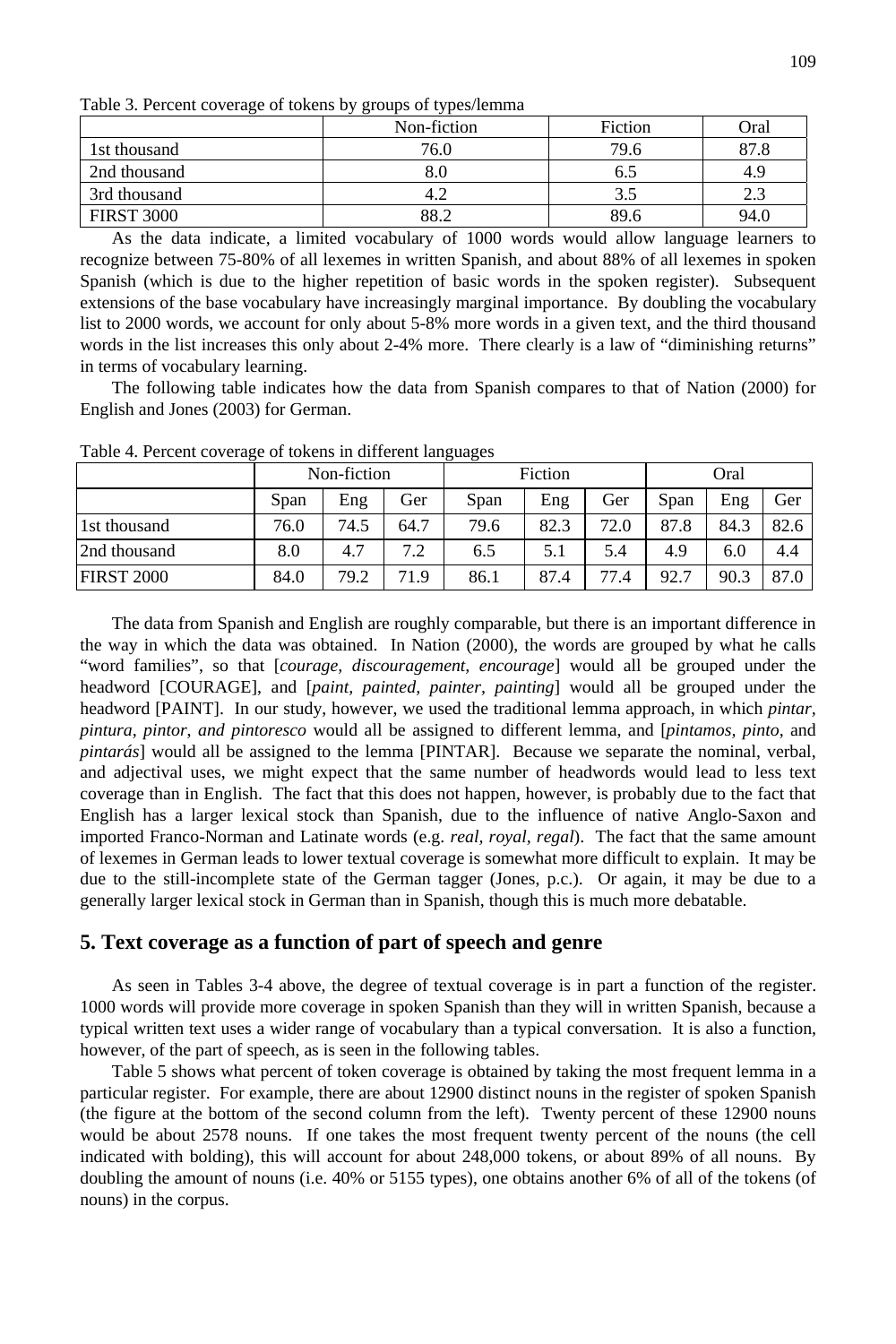|     |       | N    |        |      | V    |        |      | ADJ  |       |     | <b>ADV</b> |        |      |
|-----|-------|------|--------|------|------|--------|------|------|-------|-----|------------|--------|------|
| 2%  | 258   | 50.4 | 140874 | 47   | 74.9 | 207378 | 66   | 43.4 | 24607 | 12  | 65.6       | 98467  | 3851 |
| 5%  | 645   | 67.5 | 188587 | 116  | 84.7 | 234407 | 165  | 61.6 | 34885 | 29  | 83.9       | 125910 |      |
| 10% | 1289  | 79.3 | 221496 | 231  | 90.6 | 250911 | 329  | 75.1 | 42537 | 57  | 93.1       | 139599 |      |
| 20% | 2578  | 88.8 | 248045 | 462  | 98.6 | 272908 | 657  | 85.9 | 48645 | 114 | 97.8       | 146725 |      |
| 30% | 3867  | 93.0 | 259611 | 693  | 99.1 | 274421 | 985  | 90.9 | 51493 | 171 | 99.0       | 148521 |      |
| 40% | 5155  | 95.3 | 266233 | 923  | 98.6 | 272908 | 1314 | 93.9 | 53192 | 227 | 99.4       | 149168 |      |
| 50% | 6444  | 96.9 | 270563 | 1154 | 99.1 | 274421 | 1642 | 95.9 | 54306 | 284 | 99.7       | 149497 |      |
| 60% | 7733  | 97.9 | 273355 | 1385 | 99.5 | 275346 | 1970 | 97.2 | 55075 | 341 | 99.8       | 149686 |      |
| 70% | 9021  | 98.6 | 275403 | 1615 | 99.7 | 275958 | 2299 | 98.3 | 55667 | 397 | 99.9       | 149804 |      |
| 80% | 10310 | 99.1 | 276692 | 1846 | 99.8 | 276359 | 2627 | 98.8 | 55995 | 454 | 99.9       | 149887 |      |
| 90% | 11599 | 99.5 | 277981 | 2077 | 99.9 | 276590 | 2955 | 99.4 | 56323 | 511 | 100.0      | 149944 |      |
|     | 12897 |      | 279269 | 2314 |      | 276820 | 3293 |      | 56651 | 568 |            | 150000 |      |

Table 5. Vocabulary coverage in spoken texts, by percent of lemma

As can be seen, the degree of coverage is a function of the part of speech. Assume that a language learner is aiming for 90% coverage in each of the four parts of speech that represent open classes - nouns, verbs, adjectives, and adverbs. This 90% figure will be obtained by knowing about 2600 nouns, 230 verbs, 980 adjectives, and 50 adverbs, or a total of about 3800 total forms. This is important in terms of the number of words that one would want to have in a frequency dictionary. If one adds the figure of about 3800 words to a list containing the more basic function words (determiners, prepositions, conjunctions, etc), it suggests that a frequency list with about 4000 words total would cover about 90% of all words that would be heard in a typical conversation. By increasing this to about 6000 words, one would account for about 3-4% more words in a typical conversation.

Of course lexical coverage is a function of register as well. In a technical and highly-specialized piece of non-fiction writing, for example, one might expect the same list of 4000 words to provide a lower degree of coverage than in the spoken register. In fact this is the case, as can be seen in the following two tables, which show coverage in fiction and non-fiction writing. As Table 6 shows, one would need about 7000 words to achieve 90% coverage in fiction writing, and nearly 8000 words for non-fiction. The Routledge Frequency Dictionary of Spanish will have approximately 6000 words, which will translate to about 85-90% coverage of a typical text, depending on the register.

|     |       | N    |        |      | V    |        |      | <b>ADJ</b> |       |     | <b>ADV</b> |       |      |
|-----|-------|------|--------|------|------|--------|------|------------|-------|-----|------------|-------|------|
| 2%  | 314   | 41.4 | 112961 | 61   | 57.1 | 117649 | 83   | 37.8       | 18954 | 15  | 61.2       | 39286 | 7043 |
| 5%  | 784   | 58.1 | 158489 | 152  | 70.5 | 145228 | 208  | 53.4       | 26764 | 37  | 83.0       | 53317 |      |
| 10% | 1568  | 71.6 | 195378 | 304  | 80.8 | 166441 | 415  | 66.1       | 33104 | 74  | 93.7       | 60213 |      |
| 20% | 3135  | 84.1 | 229326 | 607  | 89.8 | 184926 | 830  | 78.8       | 39484 | 148 | 97.0       | 62306 |      |
| 30% | 4702  | 90.1 | 245845 | 910  | 94.1 | 193715 | 1245 | 85.9       | 43021 | 221 | 98.0       | 62977 |      |
| 40% | 6269  | 93.6 | 255389 | 1214 | 96.4 | 198529 | 1660 | 90.4       | 45280 | 295 | 98.7       | 63384 |      |
| 50% | 7836  | 95.8 | 261345 | 1517 | 97.8 | 201383 | 2074 | 93.5       | 46822 | 368 | 99.1       | 63650 |      |
| 60% | 9404  | 97.2 | 265221 | 1820 | 98.7 | 203226 | 2489 | 95.7       | 47931 | 442 | 99.4       | 63842 |      |
| 70% | 10971 | 98.3 | 268022 | 2124 | 99.3 | 204399 | 2904 | 97.3       | 48761 | 516 | 99.6       | 63990 |      |
| 80% | 12538 | 98.9 | 269589 | 2427 | 99.6 | 205139 | 3319 | 98.3       | 49270 | 589 | 99.8       | 64084 |      |
| 90% | 14105 | 99.4 | 271156 | 2730 | 99.9 | 205580 | 3734 | 99.2       | 49685 | 663 | 99.9       | 64158 |      |
|     |       |      | 272723 |      |      | 205883 |      |            | 50099 |     |            | 64231 |      |

Table 6. Vocabulary coverage in fiction texts, by percent of lemma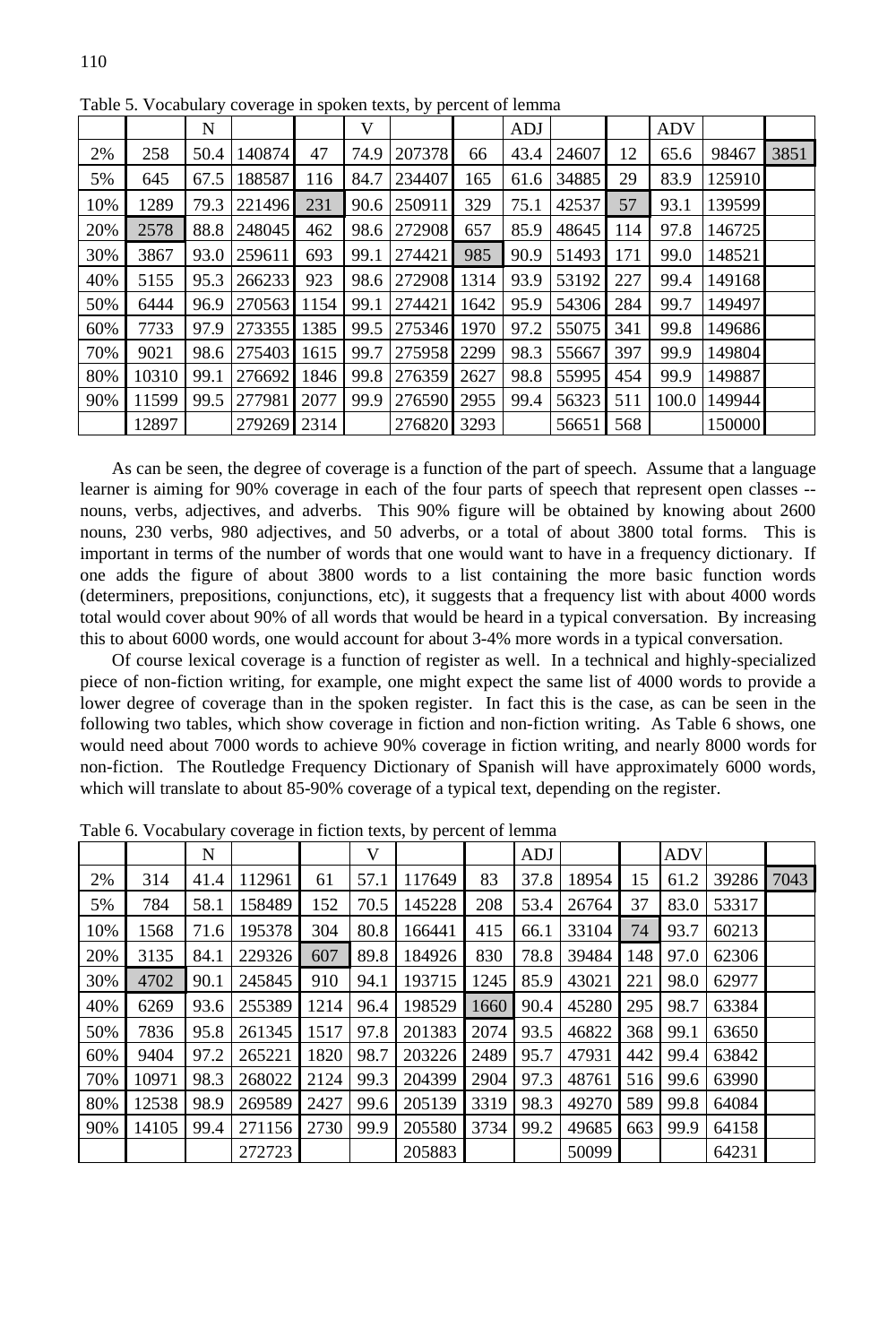|     |       | N    |        |      | V    | $\cdots$ , $\cdots$ |      | <b>ADJ</b> |        |     | <b>ADV</b> |       |      |
|-----|-------|------|--------|------|------|---------------------|------|------------|--------|-----|------------|-------|------|
| 2%  | 601   | 52.4 | 319013 | 51   | 47.9 | 108047              | 87   | 41.0       | 55303  | 12  | 63.3       | 37206 | 7870 |
| 5%  | 1502  | 70.8 | 431095 | 127  | 63.7 | 143597              | 217  | 58.2       | 78474  | 29  | 79.6       | 46794 |      |
| 10% | 3003  | 82.6 | 502863 | 254  | 77.2 | 174197              | 433  | 72.6       | 97974  | 58  | 88.8       | 52177 |      |
| 20% | 6005  | 90.9 | 553108 | 508  | 89.6 | 202030              | 866  | 85.4       | 115171 | 115 | 94.8       | 55727 |      |
| 30% | 9008  | 94.2 | 573372 | 762  | 94.6 | 213411              | 1299 | 91.2       | 123071 | 173 | 97.2       | 57101 |      |
| 40% | 12010 | 96.0 | 584484 | 1015 | 97.1 | 218937              | 1732 | 94.6       | 127604 | 230 | 98.3       | 57756 |      |
| 50% | 15013 | 97.2 | 591460 | 1269 | 98.3 | 221837              | 2164 | 96.7       | 130394 | 288 | 98.9       | 58138 |      |
| 60% | 18015 | 98.0 | 596600 | 1523 | 99.1 | 223477              | 2597 | 97.9       | 132140 | 345 | 99.3       | 58386 |      |
| 70% | 21018 | 98.5 | 599603 | 1776 | 99.5 | 224430              | 3030 | 98.8       | 133274 | 403 | 99.6       | 58551 |      |
| 80% | 24020 | 99.0 | 602605 | 2030 | 99.7 | 225004              | 3463 | 99.4       | 134043 | 460 | 99.8       | 58655 |      |
| 90% | 27023 | 99.5 | 605608 | 2284 | 99.9 | 225316              | 3896 | 99.7       | 134476 | 518 | 99.9       | 58713 |      |
|     |       |      | 608610 |      |      | 225569              |      |            | 134908 |     |            | 58770 |      |

Table 7. Vocabulary coverage in non-fiction texts, by percent of lemma

#### **6. The importance of range**

There is one final consideration for words that should be included in a "basic Spanish" frequency list, and that is range. There are cases in which a word has high overall frequency, but it is not distributed evenly throughout the corpus. For example, it may occur in just one or two specialized articles, and then not be found at all in any of the other blocks of text. The following tables provide some examples of this phenomenon. The words in both tables have roughly the same frequency - about 50-70 occurrences per million words of text. The words in the table to the left, however, have a wide range in the corpus, and occur in at least 60 of the 100 blocks of text. (The blocks were created by simply dividing the 20 million words into 100 equally-sized blocks of 200,000 words each.) The words in the table to the right, on the other hand, occur in less than 15/100 blocks of text. The contrast between the two is quite striking.

|       | range $> 60$ (/100) |      |                | range $\leq$ 15 (/100) |
|-------|---------------------|------|----------------|------------------------|
| range |                     | freq | range          |                        |
| 68    | notable             | 66   | 7              | verbo                  |
| 67    | falta               | 63   | 7              | cromoso                |
| 66    | introducción        | 69   | $\overline{7}$ | neutrón                |
| 65    | preocupación        | 65   | 9              | bailarín               |
| 64    | propósito           | 69   | 9              | sonata                 |
| 64    | disposición         | 69   | 10             | cirugía                |
| 64    | empleo              | 68   | 11             | galaxia                |
| 64    | peligro             | 67   | 12             | enciclope              |
| 64    | difusion            | 62   | 13             | glándula               |
| 64    | duda                | 57   | 13             | fármaco                |
| 62    | protección          | 69   | 13             | filo                   |
| 62    | clave               | 60   | 14             | orquesta               |
| 62    | reconocimiento      | 59   | 14             | jazz                   |
| 62    | precedente          | 58   | 14             | corán                  |
| 62    | complete            | 54   | 15             | turbina                |
| 61    | impacto             | 55   | 15             | enzima                 |
| 61    | margen              | 53   |                |                        |
|       |                     |      |                |                        |

Table 8. Basic difference between vocabulary with wide/narrow range

|       | range $> 60$ (/100) |      |                | range $\leq$ 15 (/100) |      |
|-------|---------------------|------|----------------|------------------------|------|
| range |                     | freq | range          |                        | freq |
| 68    | notable             | 66   | 7              | verbo                  | 69   |
| 67    | falta               | 63   | $\overline{7}$ | cromosoma              | 58   |
| 66    | introducción        | 69   | $\overline{7}$ | neutrón                | 56   |
| 65    | preocupación        | 65   | 9              | bailarín               | 65   |
| 64    | propósito           | 69   | 9              | sonata                 | 62   |
| 64    | disposición         | 69   | 10             | cirugía                | 56   |
| 64    | empleo              | 68   | 11             | galaxia                | 54   |
| 64    | peligro             | 67   | 12             | enciclopedia           | 54   |
| 64    | difusion            | 62   | 13             | glándula               | 61   |
| 64    | duda                | 57   | 13             | fármaco                | 59   |
| 62    | protección          | 69   | 13             | filo                   | 58   |
| 62    | clave               | 60   | 14             | orquesta               | 58   |
| 62    | reconocimiento      | 59   | 14             | jazz                   | 57   |
| 62    | precedente          | 58   | 14             | corán                  | 53   |
| 62    | complete            | 54   | 15             | turbina                | 61   |
| 61    | impacto             | 55   | 15             | enzima                 | 54   |
| 61    | margen              | 53   |                |                        |      |
|       |                     |      |                |                        |      |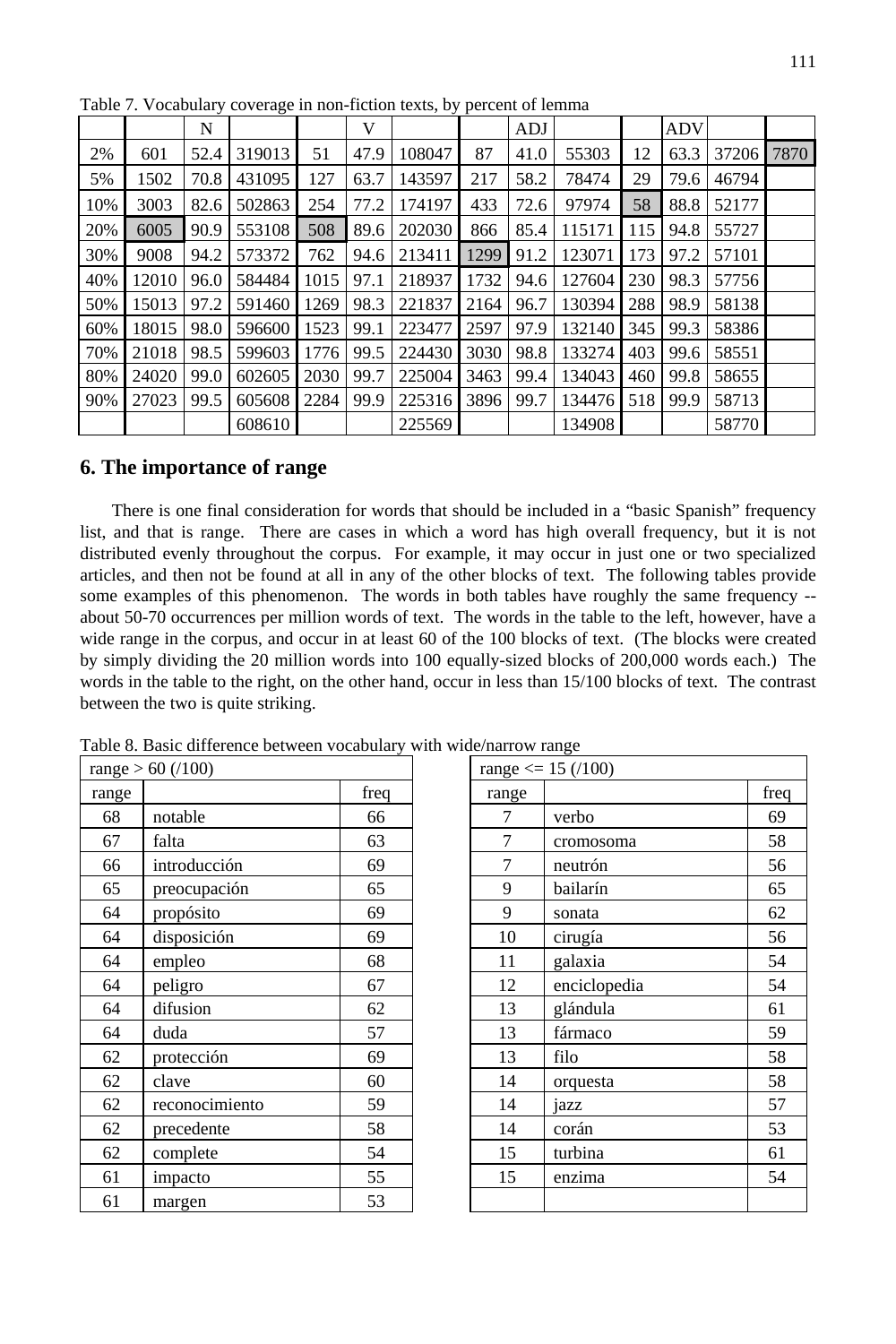Although the overall frequency of the words in the two lists is the same, one intuitively senses that wide-range words like *falta, propósito, peligro*, and *duda* probably should be in the frequency dictionary, whereas narrow-range words like *cromosoma, sonata, galaxia*, and *glándula* probably should not. In the case of the *Routledge Frequency Dictionary of Spanish*, we have set a lower limit of 20 for range, to make sure that the words contained therein are part of everyday Spanish, rather than an overly-narrow technical domain.

#### **7. Range, frequency, and genre**

In the preceding section we suggested that words that do not occur above a certain threshold -- in terms of range -- should probably not be included in the frequency dictionary. However, what about a case where the word meets that threshold -- in terms of the entire corpus -- but has limited range in a particular register? For example, the following table contains words that have wide range in the spoken register, but limited range in non-fiction writing (e.g. 97 range with *preguntar* in spoken, 12 in written, for a difference of 85). There are hundreds of such words; in this table we have simply chosen the ten words with the largest difference in range.

|      | range |             | verb      |      | frequency - per million words |             |
|------|-------|-------------|-----------|------|-------------------------------|-------------|
| diff | oral  | non-fiction |           | diff | oral                          | non-fiction |
| 90   | 99    | 9           | gustar    | 1296 | 1301                          | 5           |
| 85   | 97    | 12          | preguntar | 266  | 272                           | 6           |
| 82   | 88    | 6           | meter     | 315  | 318                           | 3           |
| 75   | 94    | 19          | imaginar  | 247  | 258                           | 11          |
| 68   | 71    | 3           | encantar  | 161  | 162                           |             |
| 65   | 86    | 21          | casar     | 309  | 324                           | 15          |
| 64   | 96    | 32          | tocar     | 296  | 356                           | 60          |
| 62   | 77    | 15          | echar     | 177  | 184                           | 7           |
| 62   | 85    | 23          | faltar    | 140  | 157                           | 17          |
| 62   | 89    | 27          | comprar   | 331  | 355                           | 24          |

Table 9. Wide range in oral, limited range in non-fiction

Likewise, Table 10 shows words that have wider range (and frequency) in non-fiction writing than in the spoken register.

Table 10. Wide range in non-fiction, limited range in spoken

|      | range       |      | verb         |      | frequency - per million words |      |  |  |
|------|-------------|------|--------------|------|-------------------------------|------|--|--|
| diff | non-fiction | oral |              | diff | non-fiction                   | oral |  |  |
| 87   | 100         | 13   | denominar    | 455  | 468                           | 13   |  |  |
| 82   | 93          | 11   | contener     | 314  | 326                           | 12   |  |  |
| 80   | 86          | 6    | añadir       | 135  | 142                           | 7    |  |  |
| 80   | 97          | 17   | situar       | 326  | 346                           | 20   |  |  |
| 77   | 88          | 11   | sustituir    | 148  | 160                           | 12   |  |  |
| 76   | 87          | 11   | combiner     | 163  | 177                           | 14   |  |  |
| 76   | 92          | 16   | proporcionar | 229  | 239                           | 10   |  |  |
| 73   | 97          | 24   | componer     | 209  | 240                           | 31   |  |  |
| 73   | 93          | 20   | contribuir   | 110  | 140                           | 30   |  |  |
| 73   | 92          | 19   | adopter      | 282  | 308                           | 26   |  |  |

Finally, while it is probably not surprising that there is a difference between the spoken and nonfiction registers, one might suppose that there would be much less difference between the spoken register and fiction writing. But even here, there are some noticeable differences, as seen in the following table.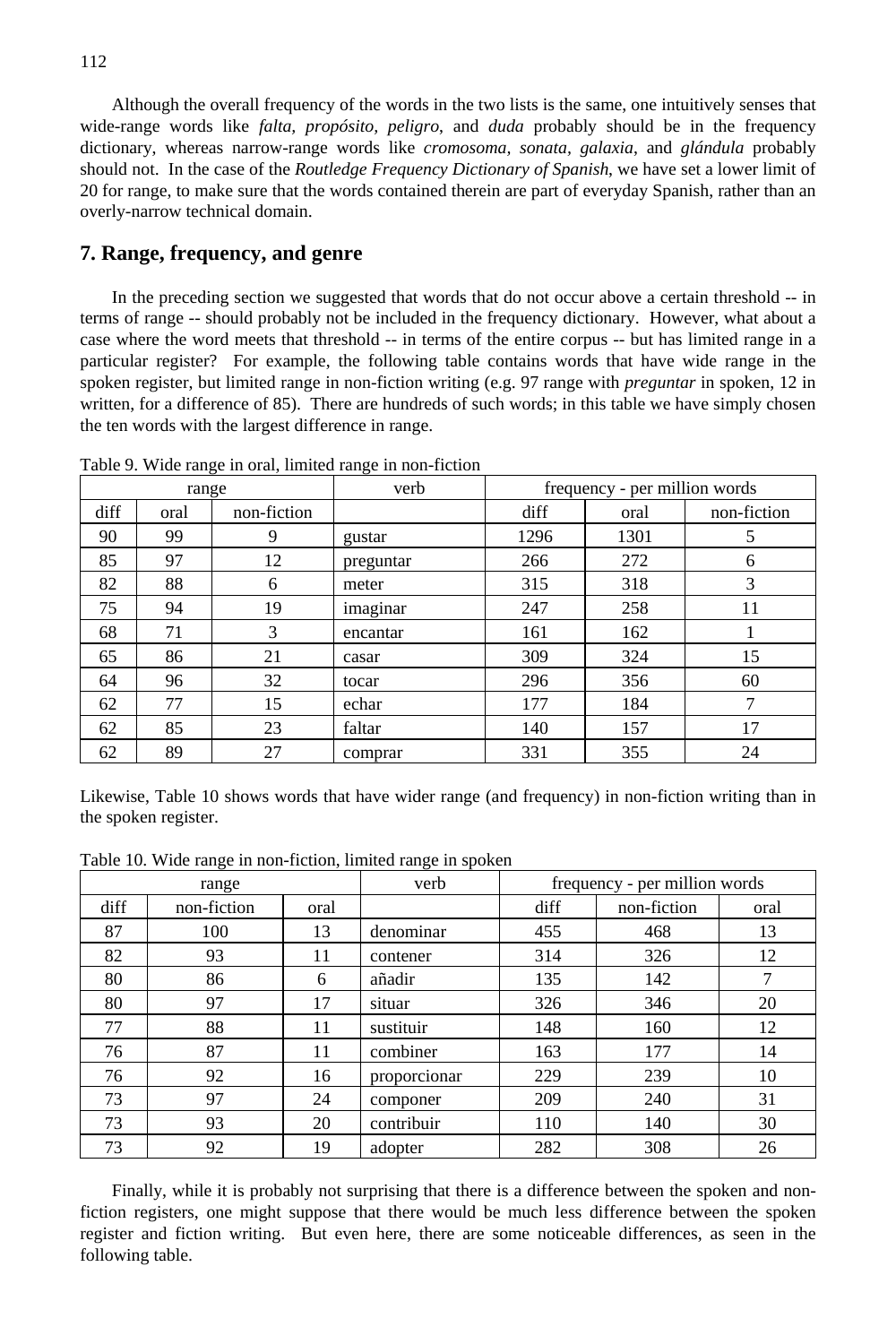|      | range   |      | verb      |      | frequency - per million words |                |  |
|------|---------|------|-----------|------|-------------------------------|----------------|--|
| diff | fiction | oral |           | diff | fiction                       | oral           |  |
| 78   | 84      | 6    | sonreír   | 281  | 288                           |                |  |
| 76   | 78      | 2    | murmurar  | 232  | 233                           |                |  |
| 70   | 90      | 20   | soltar    | 210  | 241                           | 31             |  |
| 70   | 93      | 23   | gritar    | 396  | 420                           | 24             |  |
| 69   | 72      | 3    | acariciar | 182  | 184                           | $\overline{2}$ |  |
| 68   | 75      | 7    | besar     | 200  | 206                           | 6              |  |
| 68   | 75      | 7    | oler      | 157  | 163                           | 6              |  |
| 67   | 81      | 14   | encender  | 204  | 216                           | 12             |  |
| 66   | 78      | 12   | asomar    | 139  | 148                           | 9              |  |
| 66   | 78      | 12   | envolver  | 135  | 143                           | 8              |  |

Table 11. Wide range in fiction, limited range in spoken

These three tables represent cases, then, in which the word has the requisite overall range to be in the dictionary, but there is still a large difference in range (and usually frequency as well) from one register to another. In these cases, there will simply be a short annotation in the dictionary entry (e.g. S [spoken], F [fiction], or NF [non-fiction]) to indicate that the word is found much more commonly in a subset of the registers. This will hopefully be of value to language learners as they attempt to understand the actual distribution of a given word.

#### **8. The organization of the frequency dictionary**

The preceding discussion helps to explain the criteria that are used to determine which words should be in the frequency dictionary. In this section we briefly provide some sense of the final organization of the dictionary, and the type of information that will be found in each index. The primary index will contain the entries in rank frequency order, starting with the most common word (*de*), and continuing through the top 6000 lemma of Spanish. Although the final list has not yet been completely determined, the following table presents sample entries for some words that will appear at about frequency number 1500. As can be seen, each entry contains 1) the rank frequency order 2) part of speech 3) English gloss 4) actual example from the 20 million word corpus 5) frequency count (number of occurrences), and (if applicable) a notation indicating in which register the word is more frequent, if there is a significant difference (note that this particular feature is given just for the purposes of illustration in this table, and does not represent actual frequency distribution).

| 1500 <b>asociación</b> n 'association' en estos países no 1509 <b>salón</b> n 'room, hall' como si llegara a un    |
|--------------------------------------------------------------------------------------------------------------------|
| salón de clases 1193                                                                                               |
| 1501 <b>perfectamente</b> adv 'perfectly' sabiendo 1510 <b>cifra</b> <i>n</i> 'figure, number' las grandes cifras  |
| macroeconómicas de nuestro país 1192                                                                               |
| 1502 <b>zapato</b> n 'shoe' se limpió el polvo de los 1511 <b>hueso</b> n 'bone' era una osteomielitis del         |
| hueso frontal 1190                                                                                                 |
| 1503 <b>manejar</b> v 'to handle, manage, drive' 1512 <b>monte</b> <i>n</i> 'mountain' <i>él atravesó aquellos</i> |
| <i>montes</i> y <i>llanuras</i> 1189                                                                               |
| [1504 <b>brillante</b> adj 'brilliant' ha sido uno de los [1513 <b>tribunal</b> n 'court' en la jurisprudencia del |
| <b>Tribunal Supremo 1188</b>                                                                                       |
| 1505 procedimiento <i>n</i> 'procedure' <i>no aguantaba</i> 1514 desconocer 'to be unaware of' <i>se desconoce</i> |
| qué es lo que hay en el cajón 1187                                                                                 |
| 1506 rama n 'branch' saltaba desde la rama de 1515 mensaje n 'message' dejó mensaje en la                          |
| contestadora 1186                                                                                                  |
|                                                                                                                    |

Table 12. Frequency listing in the dictionary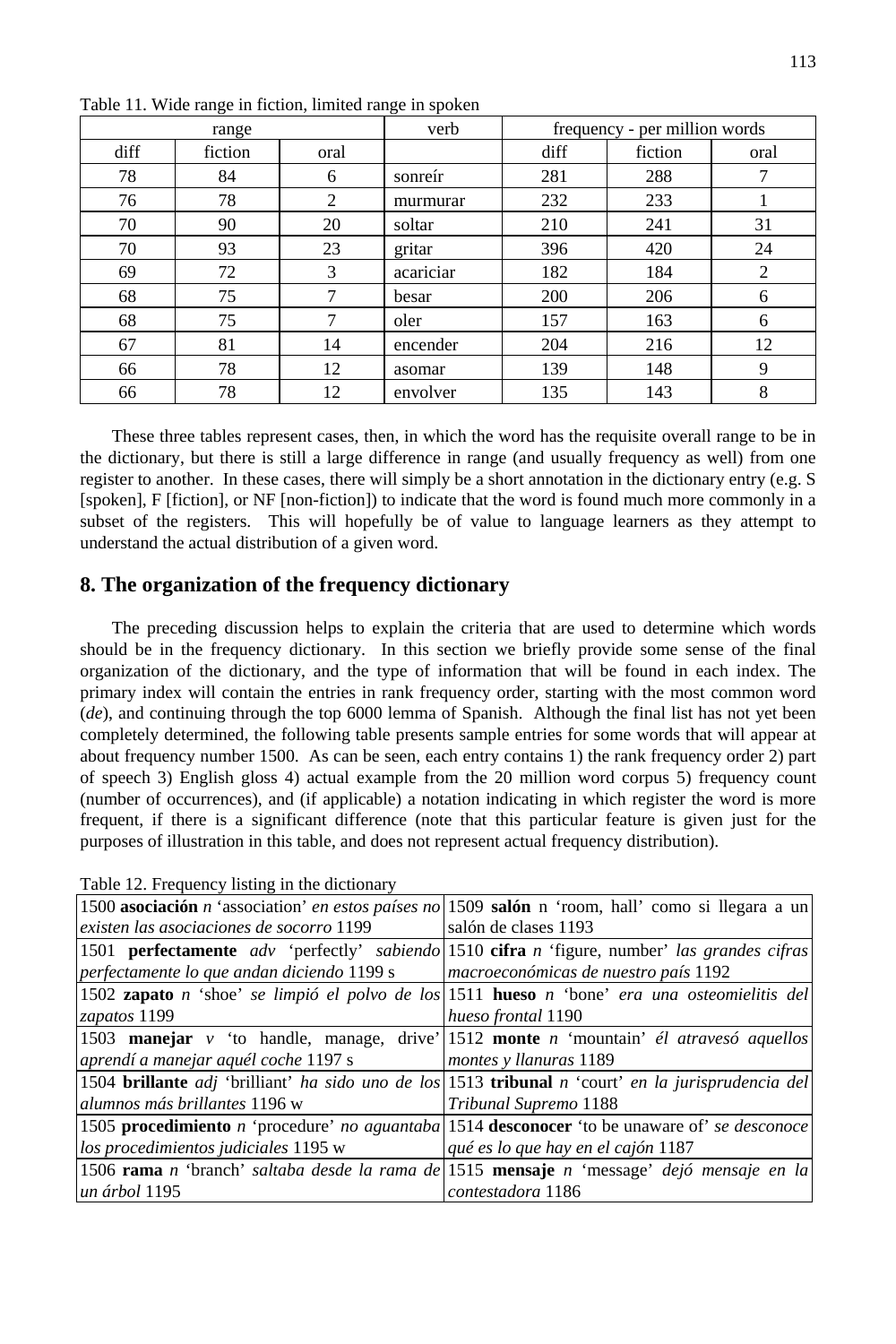| 1507 <b>comprobar</b> v 'to prove, check' <i>comprobo</i> 1516 <b>moneda</b> <i>n</i> 'coin, currency' la propia                       |                                     |
|----------------------------------------------------------------------------------------------------------------------------------------|-------------------------------------|
| que su pistola estaba sin seguro 1195 w                                                                                                | moneda se convierte en capital 1185 |
| 1508 <b>contribuir</b> v 'to contribute' <i>una habilidad</i> 1517 <b>relato</b> <i>n</i> 'story, report' <i>el narrador lo dirige</i> |                                     |
| que contribuye mucho al regocijo 1194                                                                                                  | a través del relato 1184            |

There will also be another index containing the words in alphabetical order, along with part of speech, English gloss, and a cross-reference to the position of the entry in the rank frequency listing (e.g. word number 1081 for *labio*).

Table 13. Alphabetical index in the dictionary

| labio $n$ lip 1081                                                 | lástima $n$ pity, shame 2574           | legal $\alpha$ dj legal 1498                        |  |  |
|--------------------------------------------------------------------|----------------------------------------|-----------------------------------------------------|--|--|
| <b>labor</b> <i>n</i> work $1404$                                  | lateral <i>adj</i> side, lateral 3723  | legislativo <i>adj</i> legislative 2801             |  |  |
| laboratorio $n$ laboratory 1751                                    | latín $n/adj$ latin 2915               | lejano <i>adj</i> distant, far-off 1533             |  |  |
| <b>lado</b> <i>n</i> side 221                                      | <b>lavar</b> $\nu$ to wash 2527        | lejos <i>adv</i> far (away) 624                     |  |  |
| lago <i>n</i> lake $1715$                                          | <b>lazo</b> <i>n</i> tie, bond $3412$  | lengua <i>n</i> tongue, language $486$              |  |  |
| lágrima <i>n</i> tear(drop) 954                                    | le <i>pron</i> to him/her (IO) 27      | lenguaje <i>n</i> language $1125$                   |  |  |
| laguna <i>n</i> lagoon, gap, lapse 3155 leal <i>adi</i> loyal 4602 |                                        | <b>lentamente</b> <i>adv</i> slowly 2045            |  |  |
| lamentable <i>adj</i> regrettable 4191                             | lealtad $n$ loyalty 4325               | <b>llente</b> <i>n</i> lens $4641$                  |  |  |
| <b>lamentar</b> $\nu$ to regret 1438                               | <b>llección</b> <i>n</i> lesson 3026   | <b>lento</b> <i>adj</i> slow 1539                   |  |  |
| <b>lamer</b> $v$ to lick 5954                                      | <b>lleche</b> <i>n</i> milk 706        | leña $n$ (fire) wood 4670                           |  |  |
| lámpara 3887                                                       | <b>lecho</b> <i>n</i> (river) bed 2596 | <b>león</b> <i>n</i> lion 1624                      |  |  |
| <b>llana</b> <i>n</i> wool $3551$                                  | <b>lector</b> <i>n</i> reader $1756$   | <b>lletra</b> <i>n</i> letter 974                   |  |  |
| <b>lanzar</b> $\nu$ to throw, launch 1229                          | <b>lectura</b> <i>n</i> reading        | (material) <b>levantar</b> $\nu$ to raise, lift 408 |  |  |
| lápiz <i>n</i> pencil 4829                                         | 1449                                   | leve <i>adj</i> slight, light 2890                  |  |  |
| largo $adj$ long 185                                               | <b>leer</b> $\nu$ to read 394          | ley $n$ law 121                                     |  |  |

Finally, there will be a word class index, with a cross-reference to the entry number for the word in the main frequency listing.

| Adjective                                                        |                                                                                                    | Noun                                                                             |                                                                                                                         | Verb                                                                             |                                                                                                                   |
|------------------------------------------------------------------|----------------------------------------------------------------------------------------------------|----------------------------------------------------------------------------------|-------------------------------------------------------------------------------------------------------------------------|----------------------------------------------------------------------------------|-------------------------------------------------------------------------------------------------------------------|
| <br>3659<br>3662<br>3679<br>3684<br>3686<br>3695<br>3714<br>3719 | apasionado<br>delicioso<br>cerebral<br>templado<br>marítimo<br>repentino<br>decorativo<br>ardiente | <br>3626<br>3630<br>3631<br>3632<br>3633<br>3634<br>3636<br>3641<br>3644<br>3645 | interrupción<br>evaluación<br>serpiente<br>capricho<br>desaparición<br>furia<br>revisión<br>adorno<br>carreta<br>cohete | <br>3312<br>3313<br>3317<br>3324<br>3343<br>3349<br>3355<br>3362<br>3363<br>3388 | ahogar<br>fingir<br>registrar<br>suspender<br>dictar<br>anticipar<br>burlar<br>expulsar<br>distribuir<br>resaltar |
| Adverb.<br><br>3857<br>3881<br>3930<br>4007<br>4071<br>4162      | ligeramente<br>suavemente<br>francamente<br>enteramente<br>continuamente<br>puramente              | Preposition<br><br>15<br>17<br>21<br>49<br>53                                    | por<br>con<br>al<br>sin<br>sobre                                                                                        |                                                                                  |                                                                                                                   |

Table 14. Word class index in the dictionary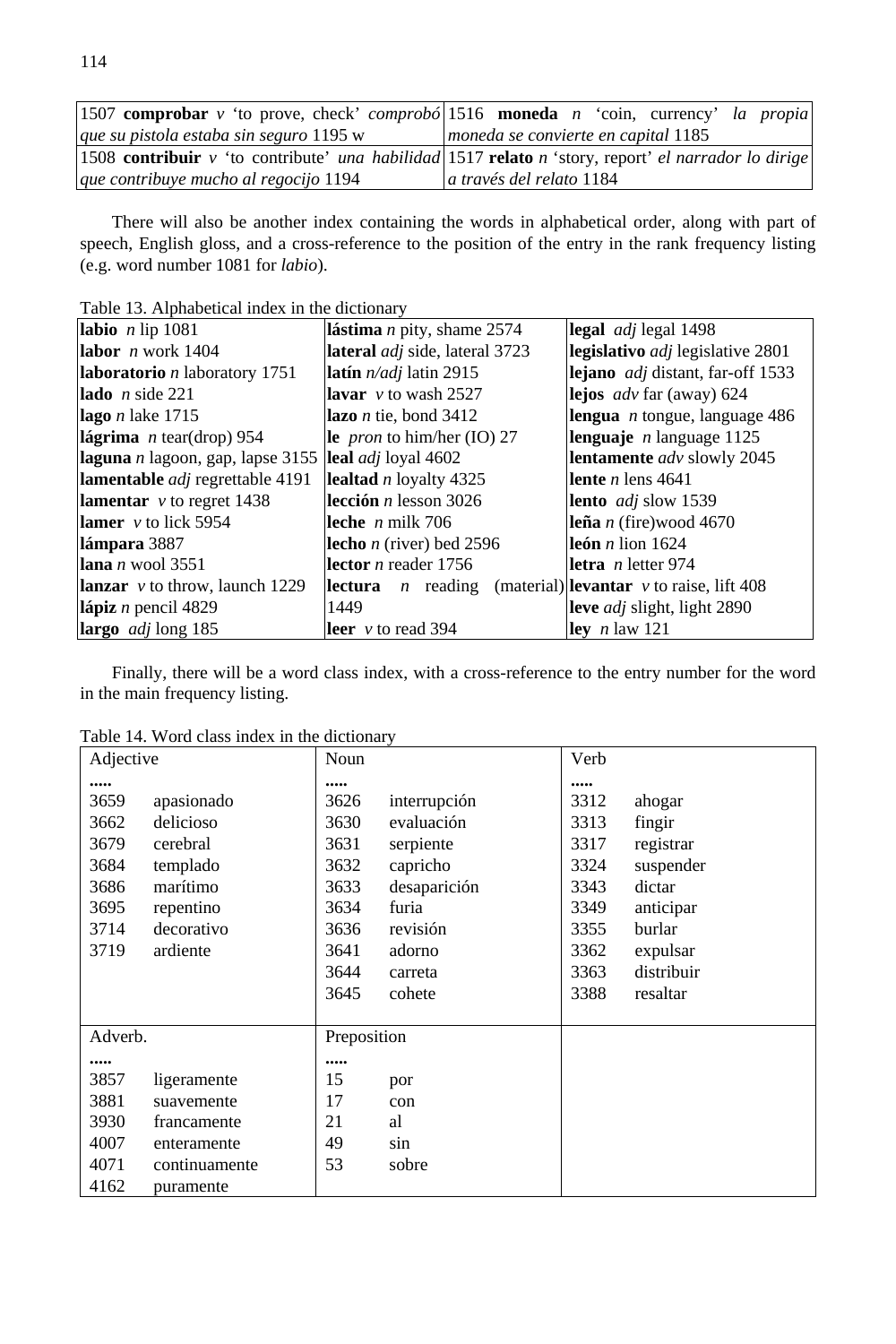#### **9. The role of technology in determining frequency**

The creation of the actual lists for the frequency dictionary is greatly facilitated by advances in technology, which were not available to earlier researchers such as Juilland and Chang-Rodríguez (1964). We have already discussed a number of these factors. For example, a 20 million word corpus in electronic form is quite common today, but would have been completely impossible in the early 1980s, much less in the 1960s. Second, even though it took a few weeks to tag the entire corpus, this is still much less time than five or ten years ago, much less the early 1960s.

Once the tagged output is available, it is then imported into a SQL Server database, where the final frequency data is computed to produce the list of the 6000 most frequent words. This 6000-word list can then be sorted, edited, and manipulated in a number of ways, to produce the different types of indices shown in Tables 12-14 above (frequency, alphabetical, and part of speech). In addition, these databases are made available to research colleagues via the web, so that they can help to enter English glosses and sample sentences from the 20 million word corpus. This information in the database can then be made available to a subsequent group of students via the web, who can correct and modify the original entries. Once the time comes to produce the final frequency dictionary, it is simply a matter of exporting the raw data from the databases into different templates, to create the different frequency indices. Finally, we should note that the modular nature of the data (database tables for tagged output, frequency listings, English glosses and sample sentence, as well as the format templates) means that the data can be modified in one module, without having to explicitly change the other modules.

#### **10. Conclusion**

Hopefully the preceding discussion provides some useful insight into the issue of vocabulary range and text coverage, and the way in which the extracted data can be used to create a more useful frequency dictionary of Spanish. From the point of view of a language learner, the important point is that text coverage clearly obeys the law of diminishing returns. With about 4000 words, a language learner would be able to recognize more than 90% of the words in a typical native speaker conversation. If s/he learns two thousand more words, however, this will increase coverage by only about 3-4%. We have also seen that the degree of coverage is a function of register and part of speech, and have provided detailed data to support this view. We have also considered the role of vocabulary range, and how factors such as register affect this as well. Finally, we have briefly considered how this methodology can be interfaced with technology to produce the final output -- an accurate frequency listing of words. Hopefully, this information will be of use not just to linguists and natural language researchers, but to teachers and students alike, who are looking for the most productive way to enhance the acquisition of Spanish vocabulary.

#### **References**

Alameda, Juan Ramón and Fernando Cuetos. (1995). Diccionario de frecuencias de las unidades lingüísticas del castellano, Oviedo: Universidad de Oviedo

Buchanan, Milton. (1927). A Graded Spanish Word Book. Toronto: Univ. of Toronto Press.

- Davies, Mark. (2002) "Un corpus anotado de 100.000.000 palabras del español histórico y moderno". SEPLN 2002 (Sociedad Española para el Procesamiento del Lenguaje Natural). (Valladolid). 21-27.
- Eaton, Helen. (1940). An English French German Spanish Word Frequency Dictionary. New York: Dover Publications.
- García Hoz, Victor. (1953). Vocabulario usual, vocabulario común y vocabulario fundamental. Madrid: CSIC.

Garside, Roger, Geoffery Leech and Anthony McEnery. (1997) *Corpus Annotation: Linguistics Information from Computer Text Corpora.* London: Longman.

- Jones, Randall. (2003) "An analysis of lexical text coverage in contemporary German". Presentation given at the Corpus Linguistics 2003 conference, Lancaster University (England), March 2003.
- Juilland, Alphonse and Eugenio Chang-Rodríguez. (1964). Frequency Dictionary of Spanish Words. The Hague: Mouton.

Nation, Paul. (2001) Learning Vocabulary in Another Language. Cambridge, Cambridge University Press.

Rodriguez Bou, Ismael. (1952) Recuento de vocabulario español. Rió Piedras : Universidad de Puerto Rico.

Sebastián, Nuria, María Antonia Martí, Manuel Carreiras and Fermando Cuetos. (2000), LEXESP, Léxico Informatizado del Español. Barcelona: Ediciones de la Universitat de Barcelona. (CD-ROM only)